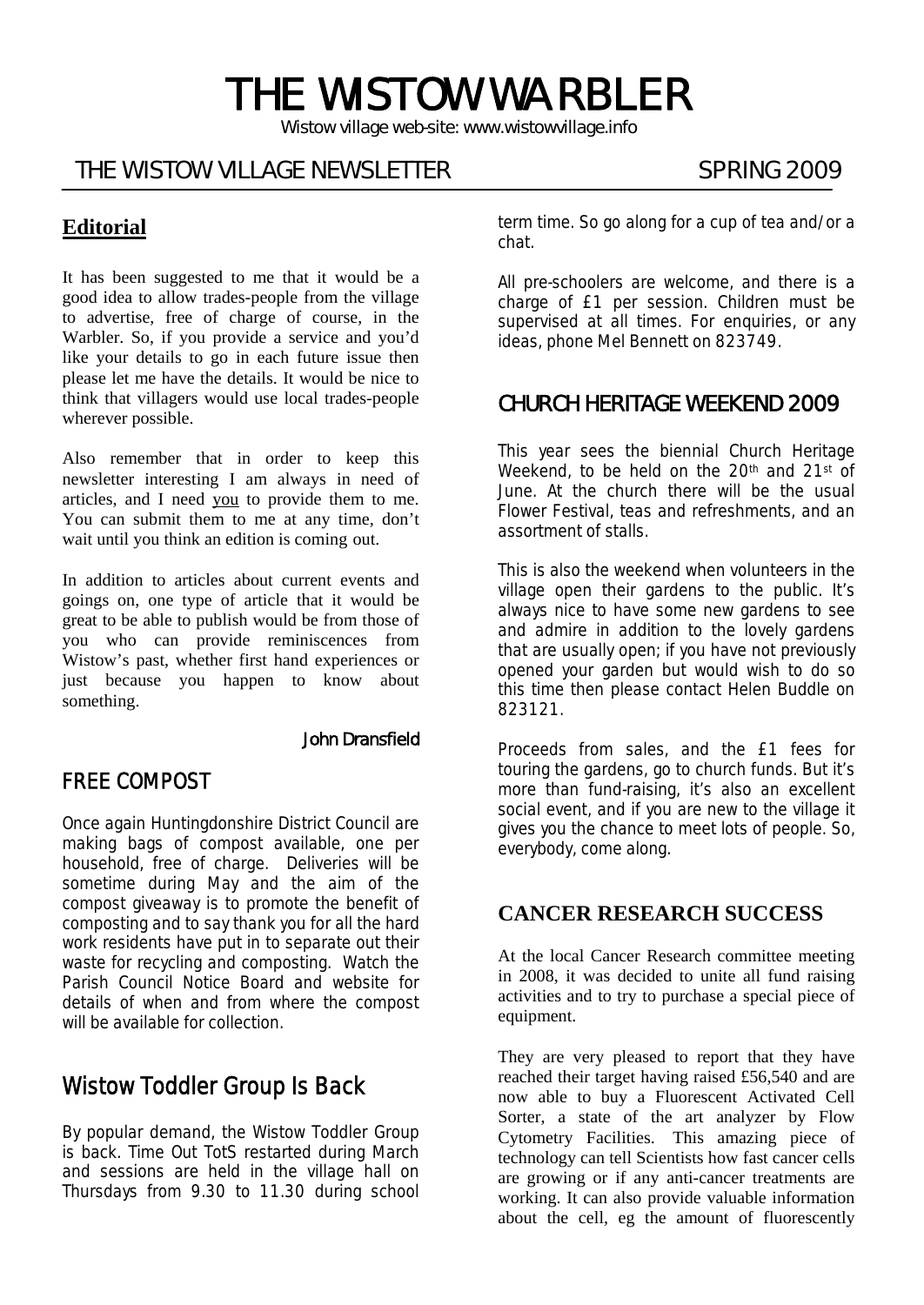labelled DNA in a cell which is a reflection of whether they are multiplying or not. Very technical, but sounds impressive.

To celebrate this achievement, a plaque is being presented at the Cancer Research Institute on the Addenbrooks site in the laboratory of the head scientist, Richard Grenfell on April 7th. Members of the local committee have been invited to attend.

None of this would have been possible without the continued support and generosity of everyone who has given so willingly to so many of the various fund raising activities; many thanks to everyone. It's great to see that money raised from such things as the pub quiz nights, pink parties, etc turns into something real and tangible.

Incidentally, volunteers are always welcome to help with collecting. Future collection dates are May  $9<sup>th</sup>$  in St Ives, August  $8<sup>th</sup>$  in Huntingdon, and September  $5<sup>th</sup>$  in Ramsey. You would be asked to collect for 1 hour during the morning.

A Pink Party is being held at the Three Horseshoes on Friday  $30<sup>th</sup>$  October, 10-12 am, with the usual bring 'n' buy, raffle, etc. Also, look out for future notices for coffee mornings.

## NEW PARISH COUNCILLOR

The vacancy on the Parish Council following Jo Latter's resignation has now been filled.

Three people put themselves forward for the position and at the Parish Council meeting on  $24<sup>th</sup>$ February Deborah Robinson, of The Cottage, Bridge Street, was appointed as a councillor. Many thanks to those people who were prepared to offer their services, and good luck to Deborah.

# WISTOW IN BLOOM

Don't forget that the Wistow in Bloom Quiz is being held in the Village Hall on Saturday  $25<sup>th</sup>$ April, 7.00 pm for a 7.30 start; there will be refreshments and a licensed bar. Tickets are now available so if you are planning on going and haven't yet been approached then you can obtain them from Gerry and Julia at the pub, or contact Henry Franklin on 824725. Tickets, at £5 each, are limited to 50 and were all sold out last year, so reserve yours ASAP to avoid disappointment

Keep your eyes out for future WIB Newsletters for details of planned projects and activities, there are

lots of things happening this year. Judging for the Anglia in Bloom competition will take place sometime during the first 2 weeks of July and if you're not directly involved in any projects you can still play your part by making your gardens and boundaries as attractive as possible.

Projects already decided include:

- Leaflets showing many of the birds that can be seen around Wistow, with a map of existing feeding stations; leaflets will be found in the church porch and in the pub
- A vegetable planting session for children (and mums and dads) on Saturday  $2<sup>nd</sup>$  May at 10 am at Sue Sykes' house at the bottom of Oaklands Avenue. If anyone has any spare heads of rhubarb or any herbs to donate please contact Henry

As mentioned in the last Warbler, a prime spot in the village for "doing something" is the grass bank across from the pub. A suggestion that is now being proceeded with is to plant a selection of ornamental shrubs there so keep your eyes open.

# Are You Interested in a Walking Club?

Patsy Coles is going to try to start a Monday afternoon walking club. She has been doing the odd walk (usually to a pub!) but would like to do it more regularly and thought there may be other people in the village who would enjoy to do a couple of hours on footpaths in this area and would like some company. If you fancy this<br>then contact Patsy by email then contact Patsy by email (patsycoles@btinternet.com), or phone on 01487 823542.

# The Annual Open Meeting of the Parish Council

The Annual Open Meeting of Wistow Parish Council will take place on Tuesday 28th April 2009 at 7.30pm in the Village Hall and everyone living within the parish is invited to attend. Various reports, including the Financial Statement and Chairman's Report, will be read out on the night by members of the council, and villagers will be free to ask questions about these reports.